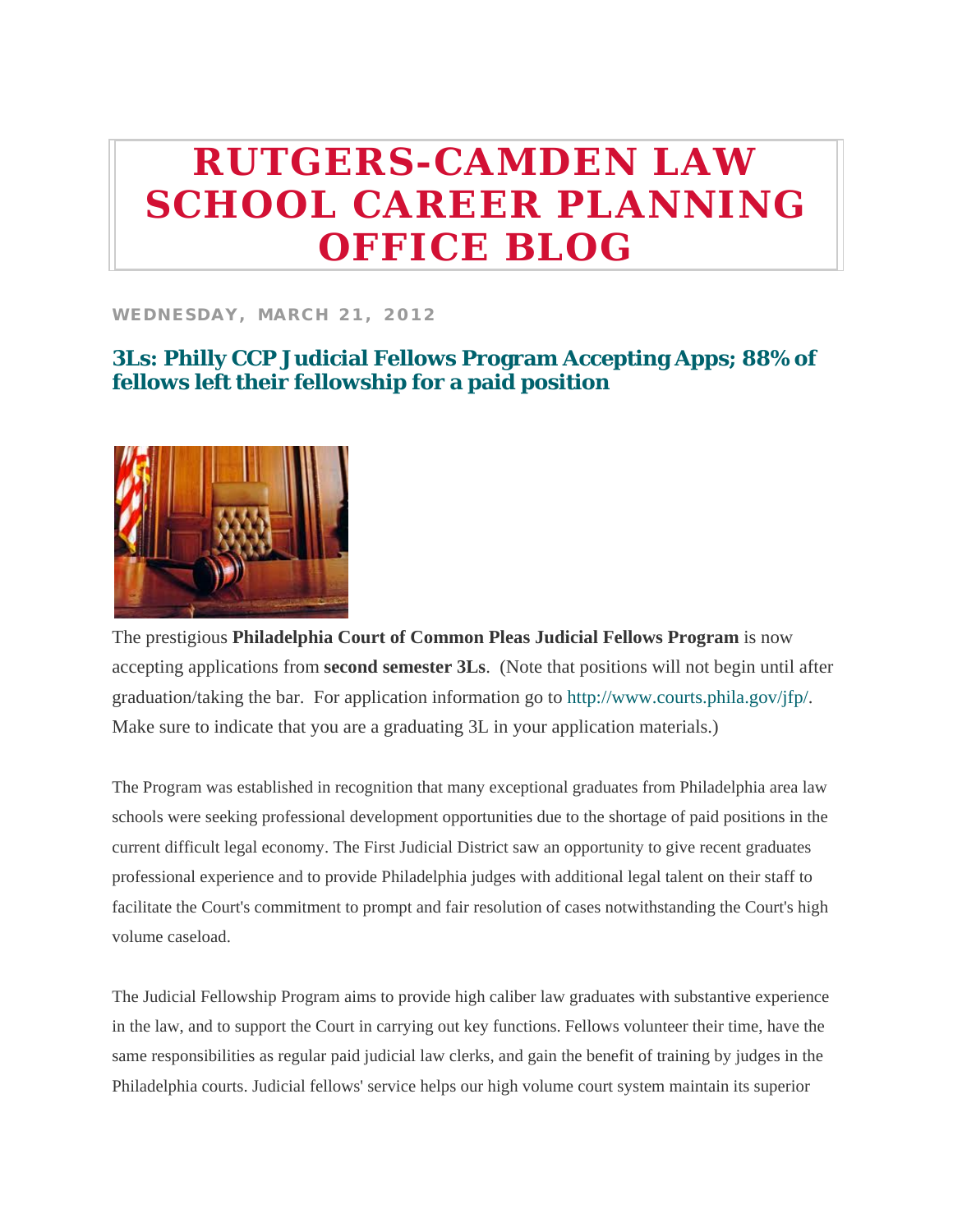quality of service to the Philadelphia community. Judges help judicial fellows by mentoring and providing legal experience that will enhance their competitiveness for paid employment as new lawyers.

## **Statistics For First Year of Program (February 2011 through February 2012)**

The statistics from the first year of the Judicial Fellowship Program show amazing success: 88% of the fellows left their fellowship for a paid position.

Total number of judicial fellows: 30 Active judicial fellows: 6 Total number of participating judges: 38 Total number of judicial fellowship positions: 44 Total number of participating law schools: 7

#### **Post Fellowship Employment For the First Year of the Program**

Fellows who left fellowship having obtained paid employment during fellowship: 21 Percentage of fellows who left fellowship having obtained paid employment: 88% (21/24)

#### **Positions**

 Law Firm: 6 Judicial Clerkship: 5 Government: 5 Other: 5 No Job upon Departure: 3\* No Information Available: 0 Total: 24 \*One judicial fellow left to become a full-time parent

### **Comments from former judicial fellows about their experience:**

*"The Judicial Fellowship Program definitely turned my life around and helped me in every aspect of my job search…I do not think I could have had a better experience…. [My judge] kept me involved in court proceedings and made sure I was busy the days I came into the office…. The program is great and it helped me get the job I start in January."* (Fellow found a paid position)